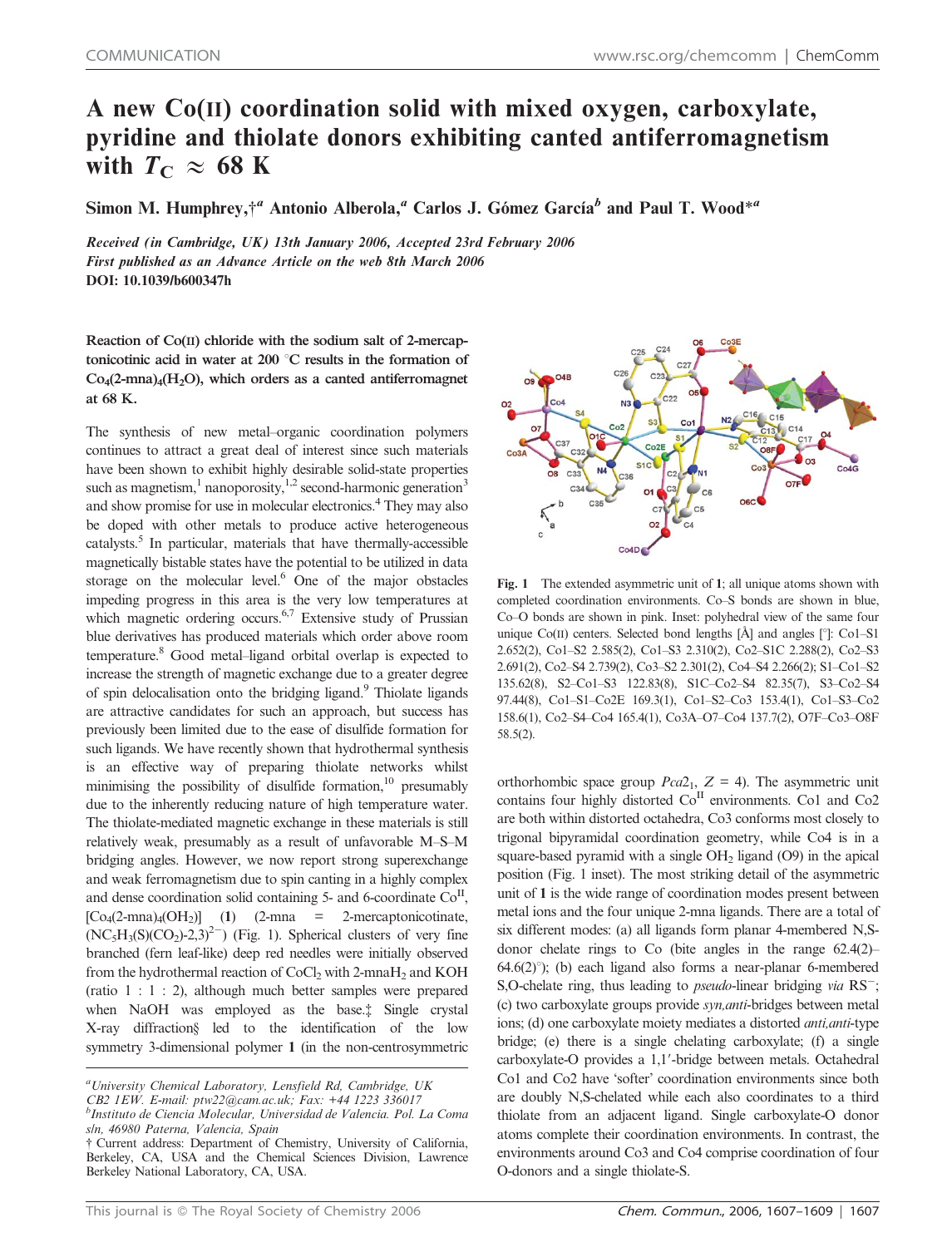

Fig. 2 The magnetic sheet of single atom O- and S-bridged sublattices comprised of 'double comb' CoS zigzag chains (green, purple metals) found in 1.

The extended lattice of 1 is complex and most easily described by firstly considering its CoS and CoO sublattices (Fig. 2), since the single atom bridges (particularly thiolate) are expected to mediate the strongest magnetic exchange interactions. All four ligands in the asymmetric unit provide nearly linear M–S–M bridges (in the range  $153.4(1)$ –169.3(1)°), which are expected to induce strong antiferromagnetic exchange interactions.<sup>8</sup> Parallel  $CoS$  chains run along the crystallographic  $c$  axis and contain all four metal centers (Co4–S–Co2–S–Co1–S–Co3). These are crosslinked by perpendicular interactions at Co1 and Co2, giving rise to a 'double comb' motif consisting of a zigzag spine of (–S1–Co1– S3–Co2–) $_{\infty}$  with (–S2–Co3) and (–S4–Co4) 'teeth' on either side. The next strongest magnetic exchange interactions in 1 will be provided by single atom-O bridges (O7) which generate a 'brick wall' motif of  $Co<sub>10</sub>S<sub>8</sub>O<sub>2</sub>$  rings. These layers are joined together by Co–OCO–Co bridges to form a 3-dimensional superexchange lattice. The Co–O lattice is also based on a double comb type topology where chains of carboxylate-bridged metals (Co1–Co3– Co4–Co3) are linked into zigzags at Co3 centers, while (–OCO– Co2) 'teeth' terminate from Co4 equivalents. The 3-dimensional packing of 1 is very dense: there is little symmetry to the extended lattice and when viewed parallel to  $a$  (Fig. 3a) and  $b$  (Fig. 3b), its close-packed nature becomes evident; the material is essentially a 3-dimensional metal–organic 'block'. When viewed parallel to  $c$ , the linkage of adjacent magnetic sheets (projecting into the page) by carboxylate bridges can be seen (Fig. 3c).

The magnetic behavior of 1 has been studied using DC and AC SQUID magnetometry on polycrystalline samples. The DC data follow the Curie–Weiss law very well between 125 and 300 K giving  $C = 3.02(3)$  cm<sup>3</sup> K mol<sup>-1</sup> (per Co(II) ion) and  $\theta = -225(4)$ K (Fig. 4). The Curie constant,  $C$ , is larger than expected for an  $S = 3/2$  ion if only the spin contribution is considered. This is due to the presence of a significant orbital contribution, typical in  $Co(II)$  ions. In fact, the C value is in the range observed for  $Co(II)$ ions (2.7–3.4 cm<sup>3</sup> K mol<sup>-1</sup>).<sup>11</sup> The Weiss temperature,  $\theta$ , indicates that the dominant exchange interaction is strongly antiferromagnetic. The thermal variation of the DC susceptibility  $(\chi_m)$  (Fig. 4)



Fig. 3 (Left) Polyhedral view of 1 viewed along a. All aromatic carbon atoms have been omitted for clarity. (Center) Projection along b. (Right) Linking of 2-dimensional single atom-bridged sheets of  $Co<sup>H</sup>$  into a 3-dimensional lattice by carboxylate bridges.



Fig. 4 Graphs of susceptibility (red) and inverse susceptibility (blue) for compound 1 along with a fit to the Curie–Weiss law.



Fig. 5 Isothermal magnetization at 5 K of 1. Inset shows the hysteresis cycle and the rapid saturation in the low field region.

shows a sharp increase below ca. 67 K before reaching a maximum at 40 K followed by a local minimum at 15 K before increasing gently again as  $T$  decreases. The large Weiss constant and high  $T_{\rm C}$ confirm that the better energy match between metal and sulfur orbitals can lead to strengthened superexchange, as described above. Measurement of  $\chi$ <sub>m</sub> in a range of applied fields shows that this abrupt increase is less pronounced with increasing magnetic fields due to saturation effects. This is more clearly shown in the isothermal magnetization at low temperature which shows a sharp increase to reach a saturation value of ca. 0.35 B.M. at magnetic fields above ca. 10 mT. For higher fields, the magnetization shows a smooth and linear increase with a change in slope at ca. 7 T (Fig. 5). Furthermore, the isothermal magnetization shows a hysteresis cycle with a coercive field of ca. 2.5 mT (inset in Fig. 5). These three facts: the abrupt increase of  $\chi_{\rm m}$  below *ca*. 67 K, the fast saturation of the magnetization and the presence of a hysteresis cycle, suggest the presence of a long range ordering in 1 with a  $T_{\rm C}$ around 67 K. Since the coupling is strongly antiferromagnetic and the saturation value of the magnetisation is well below the expected one for a parallel alignment of the spins of four Co(II) ions (ca. 15 B.M. assuming  $g = 2.5$ , as deduced from the C value), we can conclude that 1 exhibits a weak ferromagnetism due to spin canting that prevents the complete cancellation of the spins of the Co(II) ions. By comparison of the isothermal magnetisation data with the ideal value of  $M_{sat}$  for ferromagnetic alignment, we estimate the canting angle to be  $2.5^{\circ}$ . This spin canting is favored by the single ion anisotropy of the Co(II) ions and by the four